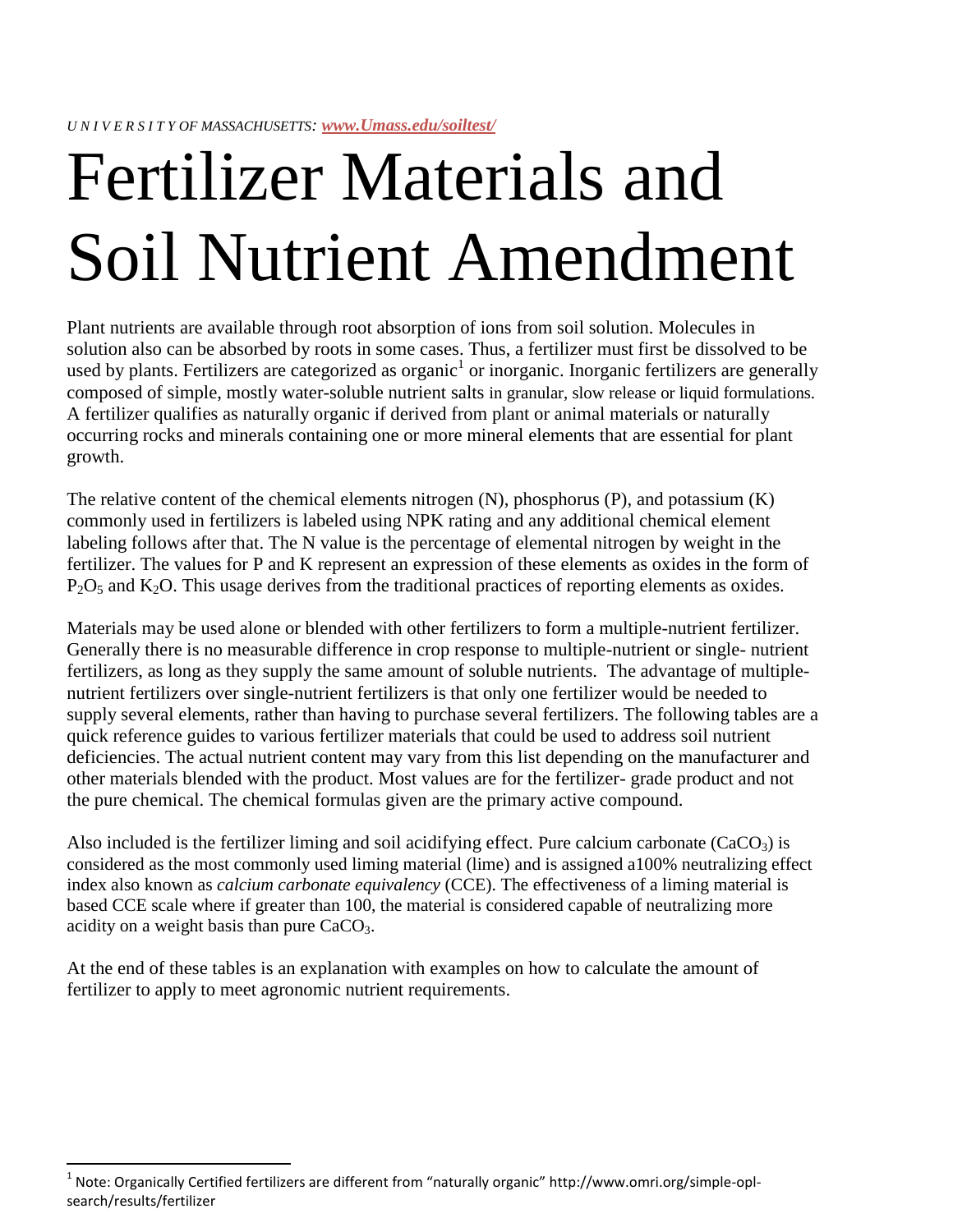## **TABLE 1. PRIMARY AND SECONDARY NUTRIENT SOURCES**

**E** (Percentage)

#### **Nitrogen Sources**

|                                                                         | N         | $P_2O_5$ | $K_2O$   | Ca       | Mg       | S        | †CCE/100 lbs |
|-------------------------------------------------------------------------|-----------|----------|----------|----------|----------|----------|--------------|
| <b>Material</b>                                                         |           |          |          |          |          |          |              |
| Ammonium nitrate                                                        | 34        | 0        | $\Omega$ | 0        | 0        | 0        | $-61$        |
| Anhydrous ammonium                                                      | 82        | 0        | 0        | 0        | 0        | 0        | $-148$       |
| Ammonium nitrate sulfate                                                | 30        | 0        | 0        | 0        | 0        | 5        | $-71$        |
| Calcium ammonium nitrate                                                | 27        | 0        | 0        | 6        | 0        | 0        | 0            |
| Ammonium nitrate limestone                                              | 20        | 0        | 0        | 6        | 4        | $\Omega$ | 0            |
| Ammonium sulfate                                                        | 21        | 0        | 0        | 0        | 0        | 24       | $-110$       |
| Aqua ammonium                                                           | $16 - 25$ | $\Omega$ | 0        | 0        | 0        | 0        | $-45$        |
| Calcium nitrate/urea (Calurea)                                          | 34        | 0        | 0        | 10       | 0        | 0        | $-36$        |
| Calcium nitrate                                                         | 15        | 0        | 0        | 21       | 0        | 0        | $+20$        |
| Crotonylidene diurea                                                    | 32        | 0        | 0        | 0        | 0        | 0        | none         |
| Isobutylidene diurea                                                    | 31        | 0        | 0        | $\Omega$ | 0        | 0        | none         |
| Nitrogen solutions (N-SOL or UAN solutions)<br>(urea/ammonium nitrate): |           |          |          |          |          |          |              |
| 32% UAN (35% urea + 45% A.N.)                                           | 32        | 0        | 0        | 0        | 0        | 0        | -55          |
| 30% UAN (33% urea + 42% A.N.)                                           | 30        | 0        | 0        | 0        | 0        | 0        | -52          |
| 28% UAN (30% urea + 40% A.N.)                                           | 28        | 0        | 0        | 0        | 0        | 0        | -49          |
| 21% AN (60% A.N. + 40% water)                                           | 21        | 0        | 0        | 0        | 0        | 0        | $-37$        |
| 19% AN (54% A.N. + 46% water)                                           | 19        | $\Omega$ | 0        | $\Omega$ | $\Omega$ | 0        | -33          |
| Potassium nitrate                                                       | 13        | $\Omega$ | 44       | 0        | 0        | 0        | $+26$        |
| Sodium nitrate (nitrate of soda)                                        | 16        | $\Omega$ | 0        | 0        | 0        | 0        | $+29$        |
| Urea (sulfur coated)                                                    | 36-38     | $\Omega$ | 0        | 0        | 0        | 0        | $-118$       |
| Urea                                                                    | 45        | 0        | 0        | 0        | 0        | 0        | -81          |
| Ureaform                                                                | 38        | 0        | 0        | 0        | 0        | 0        | -68          |

## **Phosphorus Sources**

|                                        | N         | $P_2O_5$  | $K_2O$   | Ca          | Mg | S  | CCE/100 lbs |
|----------------------------------------|-----------|-----------|----------|-------------|----|----|-------------|
| <b>Material</b>                        |           |           |          |             |    |    |             |
| $12 - 17$<br>Ammoniated superphosphate |           | $22 - 35$ | $\Omega$ | 0           | 0  | 0  | $-7$        |
| Ammonium polyphosphate                 | 10        | 34        | 0        | 0           | 0  | 0  |             |
| Diammonium phosphate<br>(DAP)          | 18        | 46        | 0        | 0           | 0  | 0  | $-70$       |
| Ammonium phosphate nitrate             | 30        | 10        | 0        | 0           | 0  | 0  | -54         |
| Monoammonium phosphate (MAP)11         |           | 48        | 0        | 1           | 0  | 0  | -65         |
| Ammonium phosphate sulfate             | 16        | 20        | 0        | 0           | 0  | 15 | -80         |
| <b>Basic Slag</b>                      | 0         | $0 - 6$   | 0        | $3 - 29$    | 0  | 0  | $+70$       |
| Bone meal                              | $0 - 2$   | $10 - 20$ | $\Omega$ | 19-25       | 0  | 0  | $+20$       |
| Concentrated superphosphate            | 0         | 46        | 0        | 14          | 0  | 2  | 0           |
| Nitric phosphate                       | $12 - 17$ | $22 - 35$ | 0        | 0           | 0  | 0  | $-20$       |
| Phosphate rock                         | 0         | $2 - 35$  | 0        | 0           | 0  | 0  | $+10$       |
| Normal superphosphate                  | 0         | 20        | 0        | 21          | 0  | 11 | $\Omega$    |
| Phosphoric acid                        | 0         | $2 - 35$  | $\Omega$ | 0           | 0  | 0  |             |
| Conc. Wet-process acid                 | 0         | 40-54     | 0        | 0           | 0  | 0  | $-90$       |
| Wet-process acid                       | 0         | 30        | 0        | 0           | 0  | 0  | -63         |
| Superphosphoric acid                   | 0         | 76        | 0        | $\mathbf 0$ | 0  | 0  | $-110$      |
| Urea-ammonium phosphate                | 25        | 35        | $\Omega$ | 0           | 0  | 0  |             |
| Urea phosphate                         | 17        | 44        | 0        | 0           | 0  | 0  | -82         |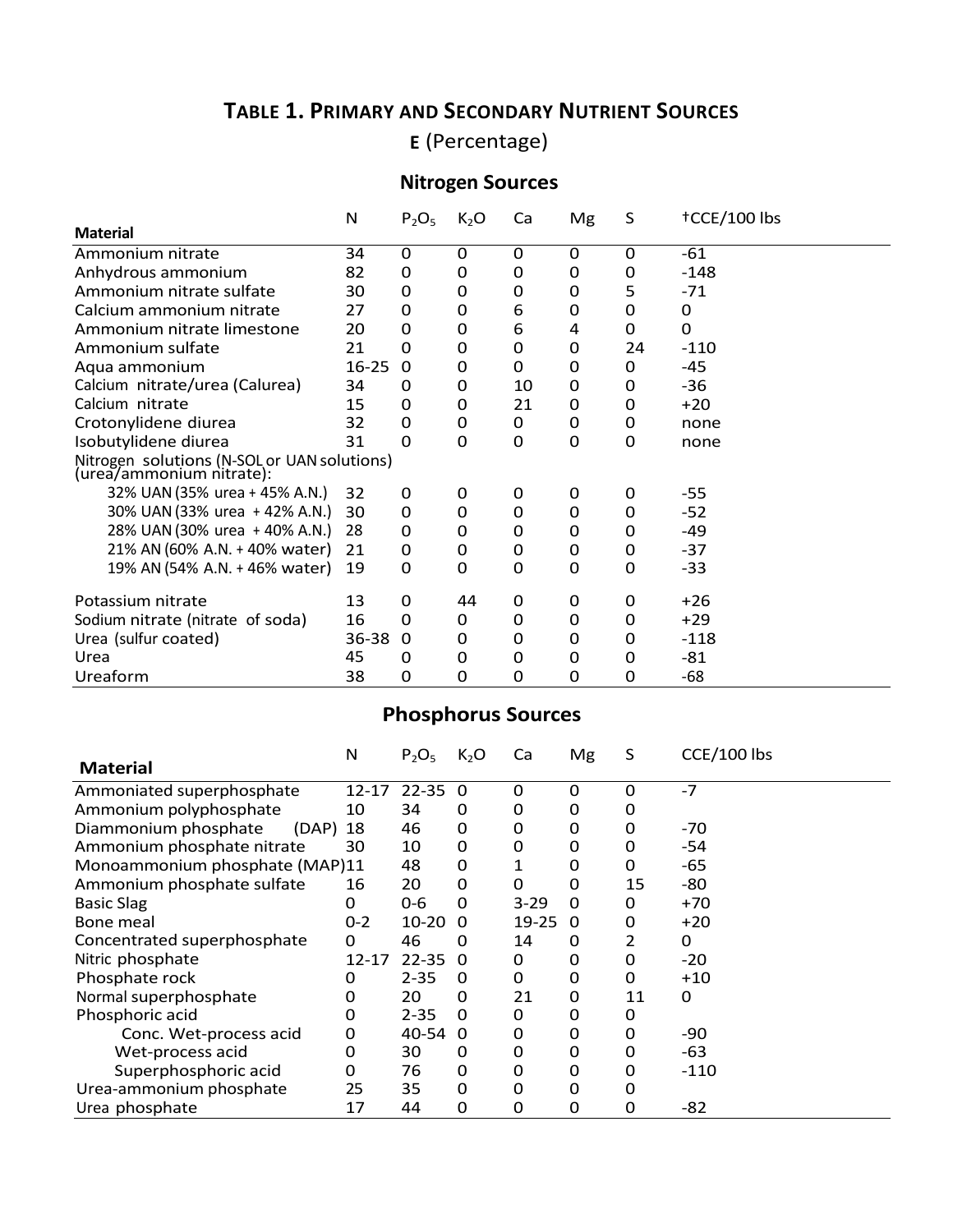#### **Potassium Sources**

|                                | ${\sf N}$      | $P_2O_5$         | K <sub>2</sub> O       | Ca                       | Mg             | S                | CCE/100 lbs      |        |
|--------------------------------|----------------|------------------|------------------------|--------------------------|----------------|------------------|------------------|--------|
| <b>Material</b>                |                |                  |                        |                          |                |                  |                  |        |
| Greensand                      | $\overline{0}$ | $\mathbf{1}$     | $\overline{6}$         | $\overline{0}$           | $\overline{0}$ | $\overline{0}$   |                  |        |
| Potassium Carbonate            |                |                  |                        |                          |                |                  |                  |        |
| Solid                          | $\mathbf 0$    | $\mathbf 0$      | 48                     | $\mathbf 0$              | $\mathbf 0$    | $\boldsymbol{0}$ | $+70$            |        |
| Liquid                         | $\mathbf 0$    | $\mathbf 0$      | 34                     | $\mathbf 0$              | $\mathbf 0$    | $\mathbf 0$      | $+50$            |        |
| Potassium chloride             | 0              | $\boldsymbol{0}$ | 60                     | 0                        | $\mathbf 0$    | $\mathbf 0$      | $\mathbf 0$      |        |
| Potassium magnesium sulfate    | $\mathbf 0$    | $\mathbf 0$      | 21                     | $\mathbf 0$              | 11             | 23               | $\mathbf 0$      |        |
| Potassium metaphosphate        | $\mathbf 0$    | 059              | 39                     | $\mathbf 0$              | $\mathbf 0$    |                  |                  |        |
| Potassium nitrate              | 13             | 0                | 44                     | $\mathbf 0$              | 11             | 23               | $+26$            |        |
| Potassium sulfate              | 0              | $\overline{0}$   | 52                     | $\mathbf 0$              | $\Omega$       | 16               | 0                |        |
|                                |                |                  | <b>Calcium Sources</b> |                          |                |                  |                  |        |
| Calcium chloride               | $\mathbf 0$    | $\boldsymbol{0}$ | $\mathbf 0$            | 36                       | $\mathbf 0$    | $\boldsymbol{0}$ | $\mathbf 0$      |        |
| Calcitic limestone (ground)    | 0              | $\boldsymbol{0}$ | $\mathbf 0$            | 36                       | 0              | $\boldsymbol{0}$ | $+98$            |        |
| <b>Burned Lime</b>             | 0              | 0                | $\mathbf 0$            | 70                       | $\mathbf 0$    | $\mathbf 0$      | $+178$           |        |
| Dolomitic limestone (ground)   | 0              | 0                | 0                      | 24-30                    | $6 - 12$       | $\mathbf 0$      | $+100$           |        |
| Gypsum                         | $\mathbf 0$    | 0                | 0                      | 22                       | $\mathbf 0$    | 18               | $\mathbf 0$      |        |
| Selma chalk                    | 0              | $\boldsymbol{0}$ | $\mathbf 0$            | 32                       | $\mathbf 0$    | $\boldsymbol{0}$ | $+80$            |        |
| <b>Hydrated lime</b>           |                | $\Omega$         | $\mathbf 0$            | $\mathbf 0$              | 50             | $\mathbf 0$      | 0                | $+134$ |
|                                |                |                  |                        | <b>Magnesium Sources</b> |                |                  |                  |        |
| Dolomotic limestone (ground)   | $\mathbf 0$    | 0                | $\mathbf 0$            | 24-30                    | $6 - 12$       | $\mathbf 0$      | $+100$           |        |
| Magnesium oxide                | $\mathbf 0$    | 0                | $\mathbf 0$            | $\boldsymbol{0}$         | 45             | $\mathbf 0$      | $+250$           |        |
| Magnesium ammonium phosphate 8 |                | 40               | $\mathbf 0$            | $\mathbf 0$              | 15             | 0                |                  |        |
| Magnesium sulfate (Kieserite)  | $\mathbf 0$    | 0                | $\mathbf 0$            | $\mathbf 0$              | 17             | 23               | $\mathbf 0$      |        |
| Magnesium sulfate (Epsom salt) | $\mathbf 0$    | $\boldsymbol{0}$ | $\mathbf 0$            | $\boldsymbol{0}$         | 10             | 13               | $\mathbf 0$      |        |
| Potassium Magnesium sulfate    | $\mathbf 0$    | 0                | 21                     | $\mathbf 0$              | 11             | 23               | $\mathbf 0$      |        |
|                                |                |                  | <b>Sulfur Sources</b>  |                          |                |                  |                  |        |
| Ammonium thiosulfate           | 12             | $\pmb{0}$        | $\mathbf 0$            | $\boldsymbol{0}$         | $\mathbf 0$    | 26               |                  |        |
| Ammonium sulfate               | 21             | $\overline{0}$   | 0                      | 0                        | 0              | 24               | $-110$           |        |
| Elemental sulfur               |                |                  |                        |                          |                |                  |                  |        |
| <b>Wettable S</b>              | 0              | $\boldsymbol{0}$ | 0                      | 0                        | 0              | 95               | $-312$           |        |
| Flowable S                     | 0              | $\boldsymbol{0}$ | $\mathbf 0$            | $\mathbf 0$              | $\mathbf 0$    | 60               | $-218$           |        |
| Flowers of S                   | 0              | 0                | $\overline{0}$         | $\mathbf 0$              | $\mathbf 0$    | 95               | $-312$           |        |
| Potassium sulfate              | 0              | $\mathbf 0$      | 52                     | $\mathbf 0$              | $\mathbf 0$    | 16               | $\mathbf 0$      |        |
| Potassium Magnesium sulfate    | 0              | $\mathbf 0$      | 21                     | $\boldsymbol{0}$         | 11             | 23               | $\mathbf 0$      |        |
| Gypsum                         | 0              | $\mathbf 0$      | $\mathbf 0$            | 22                       | $\mathbf 0$    | 18               | $\mathbf 0$      |        |
| Magnesium sulfate (Epsom)      | 0              | 0                | 0                      | 0                        | 10             | 13               | $\boldsymbol{0}$ |        |
| Sulfuric acid                  | $\Omega$       | 0                | $\mathbf 0$            | 0                        | $\mathbf 0$    | 20-26 -70        |                  |        |

† CCE = Approximate calcium carbonate equivalence; Negative value indicates net acidifying effect on soil; positive value indicates net basic reaction in soil (AOAC).

Symbol k ey: N = Nitrogen; P2O<sub>5</sub> = Phosphate; K2O = Potash; Ca = Calcium; Mg = Magnesium; S = Sulfur; CaCO<sub>3</sub> = Calcitic Limestone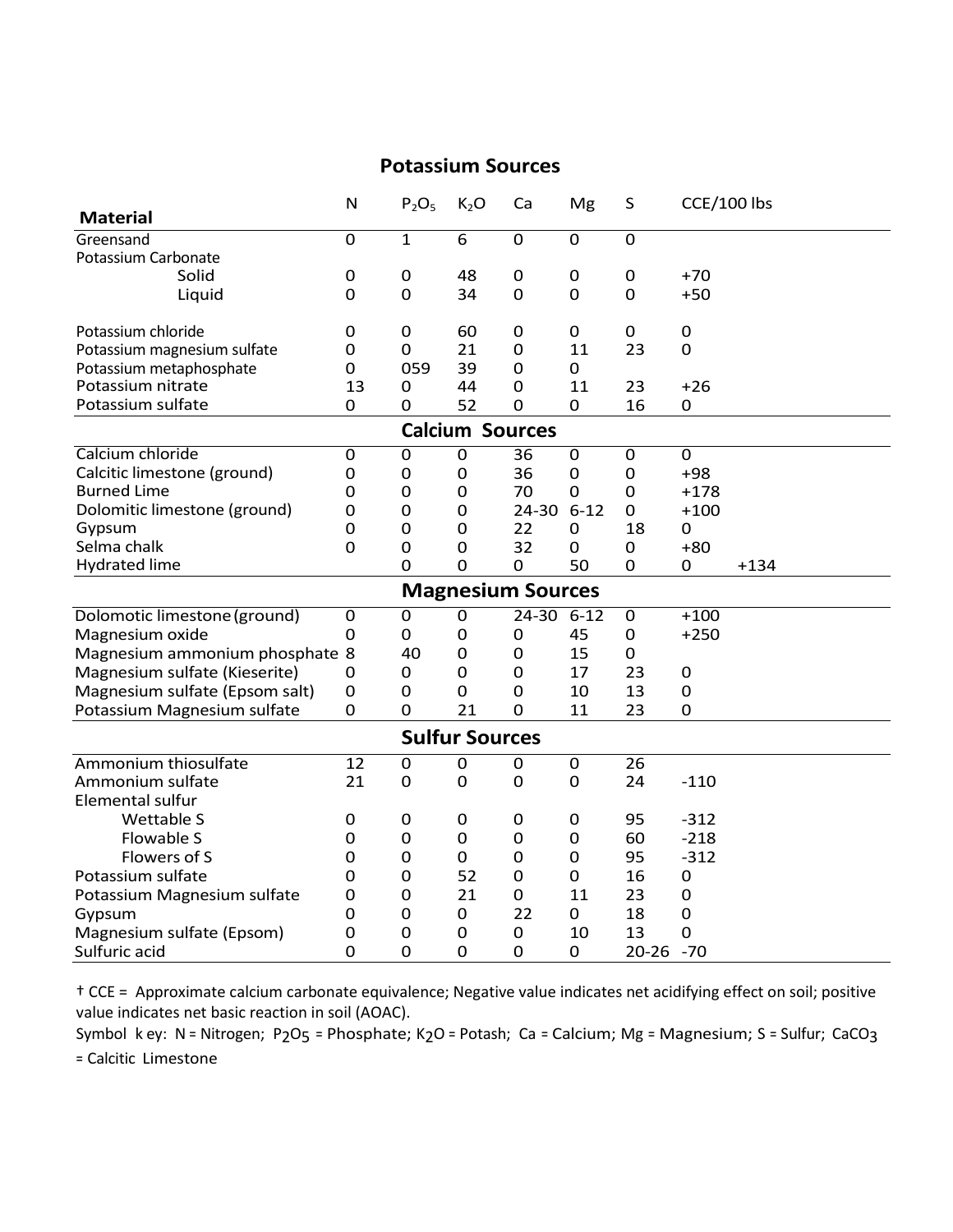## **TABLE 2. MICRONUTRIENTS SOURCES**

| <b>Materials</b>                         |                       | <b>Nutrient Content</b> |
|------------------------------------------|-----------------------|-------------------------|
|                                          | Copper (CU)           |                         |
| Chelated Cu                              |                       |                         |
| Cu EDTA                                  |                       | 13% Cu                  |
| Cu HEDTA                                 |                       | 9% Cu                   |
| Cupric ammonium phosphate                |                       | 30% Cu                  |
| Cupric oxide                             |                       | 60-80% Cu               |
| Copper sulfate                           |                       | 35% Cu                  |
|                                          | Boron (B)             |                         |
| Fertilizer borate                        |                       |                         |
| Borate granular                          |                       | 14% B                   |
| Borate 48 (i.e., 48 % B <sub>2</sub> 03) |                       | 15% B                   |
| <b>Borax</b>                             |                       | 11% B                   |
| Boric acid                               |                       | 17% B                   |
| Sodium borosilicate                      |                       | 6% B                    |
| Calcium borate                           |                       | 10% B                   |
| Solubor                                  |                       | 20% B                   |
| Magnesium borate (boracite)              |                       | 21% B                   |
|                                          | Iron (Fe)             |                         |
| <b>Basic slag</b>                        |                       | 10-13% Fe               |
| Ferric sulfate                           |                       | 20% Fe                  |
| Ferrous ammonium phosphate               |                       | 29% Fe                  |
| Ferrous ammonium sulfate                 |                       | 14% Fe                  |
| Ferrous carbonate                        |                       | 42% Fe                  |
| Ferrous sulfate                          |                       | 20% Fe                  |
| Ferrous oxalate                          |                       | 30% Fe                  |
| Magnesium borate (boracite)              |                       | 21% B                   |
|                                          | Zinc (Zn)             |                         |
| Chelated Zn                              |                       | 9-14% Zn                |
| Zinc sulfate                             |                       | 22-36% Zn               |
| Zinc ammonium phosphate                  |                       | 34% Zn                  |
| Zinc oxide                               |                       | 78-80%                  |
| Zinc sulfide                             |                       | 61% Zn                  |
| Zinc polyflavonoid                       |                       | 7-10%                   |
|                                          | <b>Manganese (Mn)</b> |                         |
| Manganese oxide                          |                       | 68-70% Mn               |
| <b>Basic slag</b>                        |                       | 1-3% Mn                 |
| Manganese carbonate                      |                       | 31% Mn                  |
| Manganese sulfate                        |                       | 24% Mn                  |
| Manganese chloride                       |                       | 17% Mn                  |
| Manganese ammonium phosphate             |                       | 28% Mn                  |
|                                          | Molybddenum (Mo)      |                         |
| Sodium Molybdate                         |                       | 38-46% Mo               |
| Impurities in Superphosphate             |                       | trace                   |
| Molybdenum frits                         |                       | 30% Mo                  |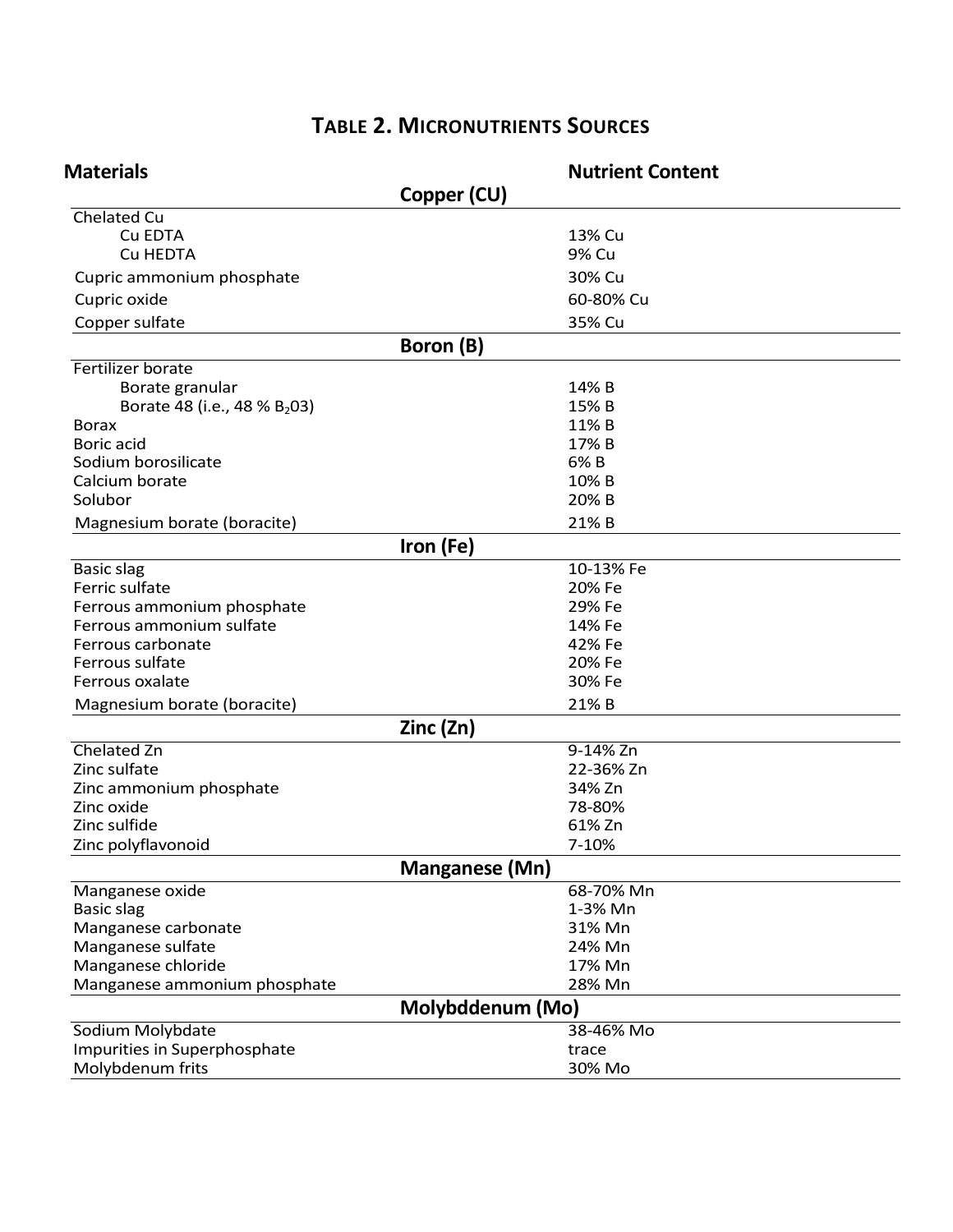|                                      |                |                               |                  | (Approximate referre values) |                  |                  |                  |
|--------------------------------------|----------------|-------------------------------|------------------|------------------------------|------------------|------------------|------------------|
| <b>Material</b>                      | $\mathsf{N}$   | P <sub>2</sub> O <sub>5</sub> | K <sub>2</sub> O | Ca                           | <b>Mg</b>        | S                | Micro-nutrients  |
| Manure: (dried)                      |                |                               |                  |                              |                  |                  |                  |
| Horse                                | 0.4            | 0.2                           | 0.3              | $\ast$                       | $\ast$           | $\ast$           | $\ast$           |
| Cattle                               | 1.5            | 1.5                           | 1.2              | 1.1                          | 0.3              | $\ast$           | $\ast$           |
| Poultry                              |                |                               |                  |                              |                  |                  |                  |
| <b>Broiler litter</b>                | 3.0            | 3.0                           | 2.0              | 1.8                          | 0.4              | 0.3              | $\ast$           |
| Hen-caged layers                     | 1.5            | 1.3                           | 0.5              | 6                            | 0.4              | 0.3              | $\ast$           |
| Hen-litter                           | 1.8            | 2.8                           | 1.4              | $\ast$                       | $\ast$           | $\ast$           | $\ast$           |
| Swine                                | 0.6            | 0.4                           | 0.1              | $\ast$                       | $\ast$           | $\ast$           | $\ast$           |
| Sheep                                | 0.6            | 0.3                           | 0.2              | $\ast$                       | $\ast$           | $\ast$           | $\ast$           |
| <b>Blood</b> (dried)                 | $12 - 15$      | 3.0                           | 1.0              | $\ast$                       | $\ast$           | $\ast$           | $\ast$           |
| Bone meal (steamed)                  | $0 - 2$        | $10 - 20$                     | $\mathbf 0$      | 19-25                        | 0                | $\mathbf 0$      | $\ast$           |
| <b>Blood meal</b>                    | 15             | 1.0                           | 1.0              | $\ast$                       | $\ast$           | $\ast$           | $\ast$           |
| <b>Compost</b> (garden) $\S$         | $\mathbf{1}$   | $\mathbf{1}$                  | $\mathbf{1}$     |                              |                  |                  |                  |
| <b>Cottonseed hull ash</b>           | $\mathbf 0$    | 27                            | $\ast$           | $\ast$                       | $\ast$           | $\ast$           | $\ast$           |
| <b>Cottonseed meal</b>               | $6 - 7$        | 2.5                           | 1.5              | *                            | $\ast$           | $\ast$           | $\ast$           |
| Cotton motes                         | $\overline{2}$ | 0.5                           | 3                | $\overline{4}$               | 0.7              | 0.6              | $\ast$           |
| (composted gin wastes)<br>Fish scrap |                |                               |                  |                              |                  |                  |                  |
| (acidulated)                         | $7 - 10$       | $1 - 2$                       | $\pmb{0}$        | $\ast$                       | $\ast$           | $\overline{2}$   | $\ast$           |
| (dried fish meal)                    | 9              | $\overline{3}$                | 6                | $\ast$                       | $\ast$           | $\ast$           | $\ast$           |
| Hay:                                 |                |                               |                  |                              |                  |                  |                  |
| Legume                               | 3.0            | 1.0                           | 2.4              | 1.2                          | 0.2              | 0.3              | $\ast$           |
| Peat/Muck                            | 2.3            | 0.5                           | 0.7              | *<br>$\ast$                  | $\ast$<br>$\ast$ | $\ast$<br>$\ast$ | $\ast$<br>$\ast$ |
| <b>Sawdust</b>                       | 0.2            | 0                             | 0.2              |                              |                  |                  |                  |
| Seaweed (dried)                      | 0.7            | 0.8                           | 5.0              | $\ast$                       | $\ast$           | $\ast$           | $\ast$           |
| Sewage sludge                        | 5              | 6                             | 0.5              | 3                            | $\mathbf{1}$     | $\mathbf{1}$     | $\ast$           |
| (dried, municipal)                   |                |                               |                  |                              |                  |                  |                  |
| <b>Tankage</b>                       | $\overline{7}$ | 10                            | $\overline{7}$   | $\ast$                       | $\ast$           | $\ast$           | $\ast$           |
| <sup>3</sup> Wood ashes              | 0              | $\overline{2}$                | 6                | 20                           | $\mathbf{1}$     | $\ast$           | $\ast$           |

#### **TABLE 3. ORGANIC<sup>2</sup> FERTILIZER MATERIALS (Approximate Percent Values)**

Symbols: N = Nitrogen; P<sub>2</sub>O<sub>5</sub> = Phosphorus; K<sub>2</sub>O = Potassium; Ca = Calcium; Mg = Magnesium; S = Sulfur \*Unknown amounts

§Depends on raw materials and amendments composition

 2 Note: Organically Certified fertilizers are different from "naturally organic" http://www.omri.org/simple-opl-

search/results/fertilizer<br><sup>3</sup> Contains > 70% CaCO3 equivalent